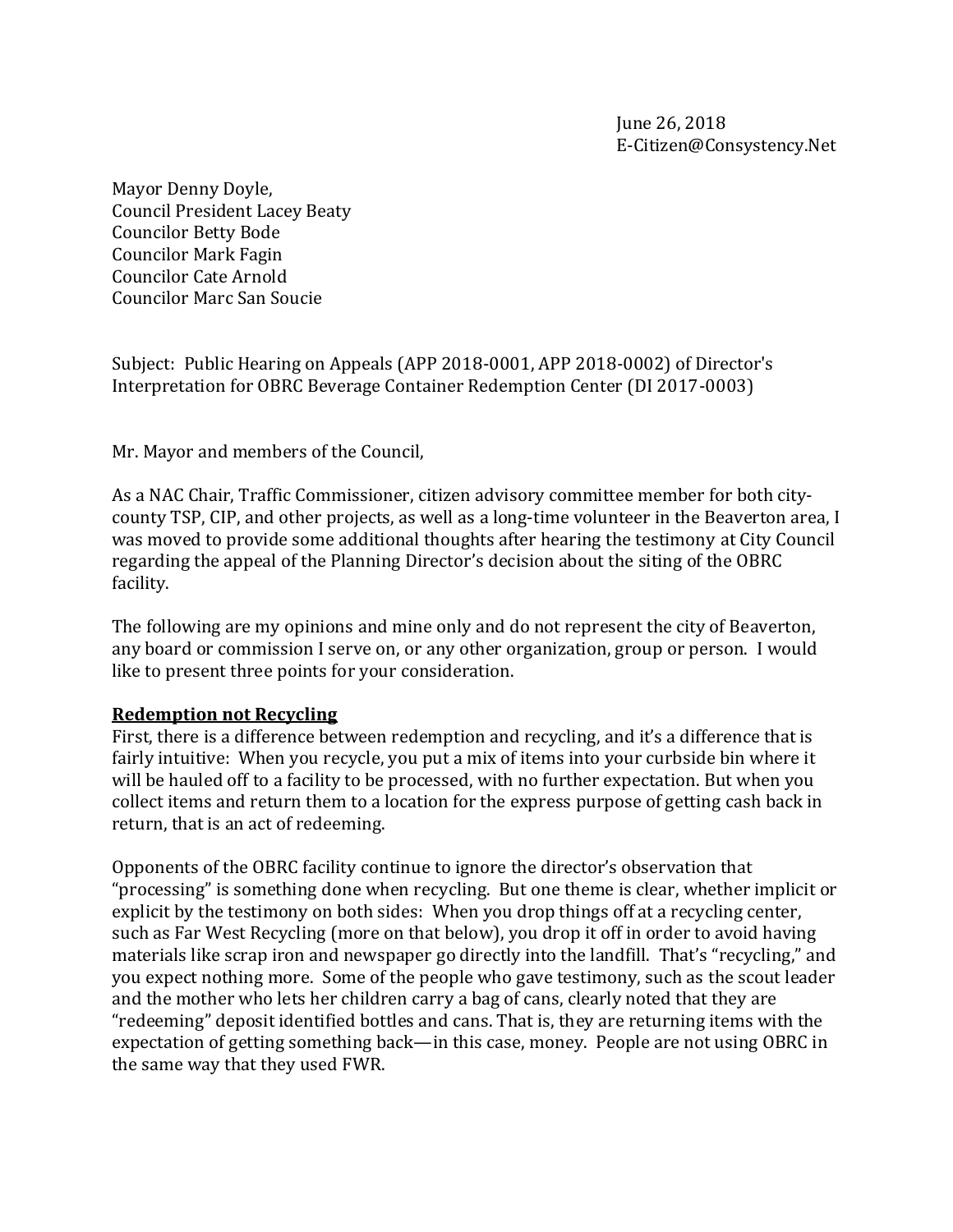A digression about Far West Recycling: In order to have meaningful dialogue, I believe people should understand the area and its history when arguing an appeal. When Councilor San Soucie asked if the appellants were familiar with FWR and the work it did in Beaverton, not only did they not know about recycling in the area, they had not even heard of FWR, which had been in Beaverton for 37 years. The people of Beaverton naturally understand the difference between a recycling center (FWR) and a redemption center (OBRC's BottleDrop) because we've had the opportunity to use both. For the appellant to insist that the OBRC facility is a recycling center akin to FWR shows a lack of understanding about our city's makeup. In addition, his insistence that recycling centers (which by his definition includes BottleDrop) should be sited in industrial zones where they would be welcomed and a better fit is simply false given that FWR did not want to close its facility but was forced to when the new property owner did not renew their least in that particular industrial zone. For 37 years, FWR was such an important facility in our community that the Mayor himself engaged with them to try to find them a new home [\(https://pamplinmedia.com/bvt/15-news/342763-222174-recyclers-need-to-relocate\)](https://pamplinmedia.com/bvt/15-news/342763-222174-recyclers-need-to-relocate). That the city of Beaverton was unable to find a suitable new location within the city demonstrates that the appellant should not be making a blanket statement that the applicant can simply move to an industrial zone.

## **Incorrect use of public safety**

Second, the appellant and those opposing the OBRC facility have made arguments regarding public safety as a negative effect and direct cause of the OBRC site. Nearly every comment about personal safety and quality of life presented at this city council meeting is similar to those presented to Council only weeks prior about homelessness and overnight camping. These same comments have been used over and over for many local and citywide issues — even in our NAC, we heard the same concerns before regarding changes involving an unpopular grocery store chain, adult-themed shops, a new section of the Fanno Creek Trail, and, most recently, when a drive-thru fast-food restaurant announced it would be opening in our NAC. This indicates that the root cause of these concerns is not a particular business but instead a range of complex and ongoing citywide problems. In other words, when numerous citizens have the same reaction to completely different situations in different locations, we have to consider that these are not isolated concerns but a general theme the city needs to address; perceived correlation does not equate to direct causation. Hearing about issues of crime and safety are not new to those of us who are continually active in our community, but these issues have been becoming more numerous and visible. Social media, online forums such as Nextdoor.com, and news outlets reflect a general sense of "this didn't used to happen before in my neighborhood." Problems the citizens and businesses of downtown Portland have faced for decades now seem to be spreading outward into our area, something the surge in overnight camping seems to confirm. Beaverton never had campers on the streets and homeless overflowing areas or our city, now we do. But homelessness, overnight camping, increased crime, and drug use need to be addressed at the city, county, or even state level rather than asking a single business to bear the burden of an array of complex problems. Everyone in our community needs to become part of the solution.